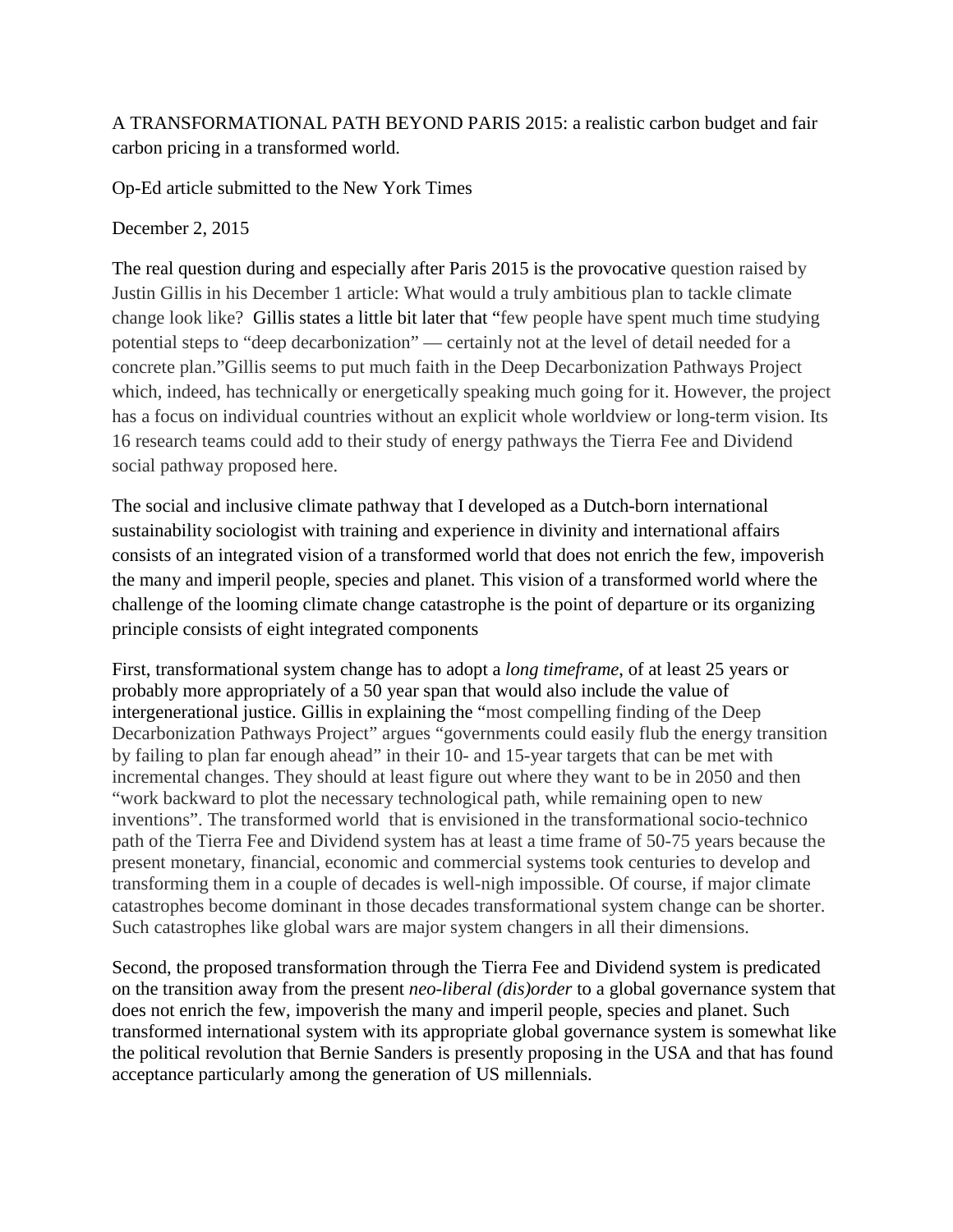Third, the Tierra Fee and Dividend system is based upon an accurate and particularly a fair *global carbon budget*. There is not to be a hanky-panky with negative emissions through biomass and carbon capture and storage as lucidly described by Geden in his December 1 Op-Ed piece. Negative emissions are the flip side of emissions. The idea is to develop technology that would remove carbon dioxide directly from the atmosphere. This would allow for significantly higher fossil fuel emissions over the next few decades which seems to be a dangerous thing to do. Notwithstanding the good will and optimism during these first few days of the UNFCCC conference it is not to be forgotten that the governments have pointedly declined to take up a recommendation from scientists of an equitable carbon budget which was well presented by Martin Kohr of the SouthCenter during the Cancun 2010 conference. It is also not to be forgotten that the voluntary pledges of countries are in most cases made as compromises between "the desire to be ambitious and the perceived cost and political difficulty of emissions cutbacks."

Fourth, fairness in *carbon pricing* is crucial and as such cap-and-trade systems are generally not fair. They are also not fast and are not formidable given that they only deal with CO2 or rather than CO2e. Like in other areas of social, economic and ecological activities it is most important that policies are based on a set of integrated values as proposed in the Earth charter and further elaborated in the contextual sustainability framework of Earth and Peace Education International.

Fifth, the transformation of international monetary system and by implication of the Tierra Fee and Dividend system is based upon the transformation of the *global banking and financial systems* together with their economic and commercial systems. The transformation of the banking system can start with the pursuit 100% reserve banking and the expansion of public banking while the transformation in the present debt-based financial systems can evolve in a credit-based financial systems where governments are in charge of the spending into circulation of trillions of dollars or Tierras that are needed by nations and the UN for climate adaptation and modification.

Sixth, the transformation of the unjust, unsustainable and, therefore, unstable international monetary system into *just, sustainable and, therefore, stable international monetary system* is the main component of the Tierra Fee and Dividend system which is the heart of the Tierra Solution. It consists of the monetary standard of specific tonnage of CO2e per person which leads to relatively fixed exchange rates and historical currencies pegged to the carbon standard or the new global currency of the Tierra. Main institutions that are needed are a world central bank and a modified balance of payments system that accounts for both financial and ecological (climate) credit and debts. Maurice Strong of Earth Summit fame considered in May 2010 basing the international monetary system on carbon "innovative" and Bill McKibben's of 350.org fame wrote in May 2011: "The further into the global warming area we go, the more physics and politics narrows our possible paths of action. Here's a very cogent and well-argued account of one of the remaining possibilities."

Seventh, rather than focusing on the ambiguous term of sustainable development (SD) the international development community is to focus on *sustainable communities development(SCD)*  where the real changes have to take place, including the introduction of supplemental local monetary systems. It is significant that political leaders on the sub-national level such as